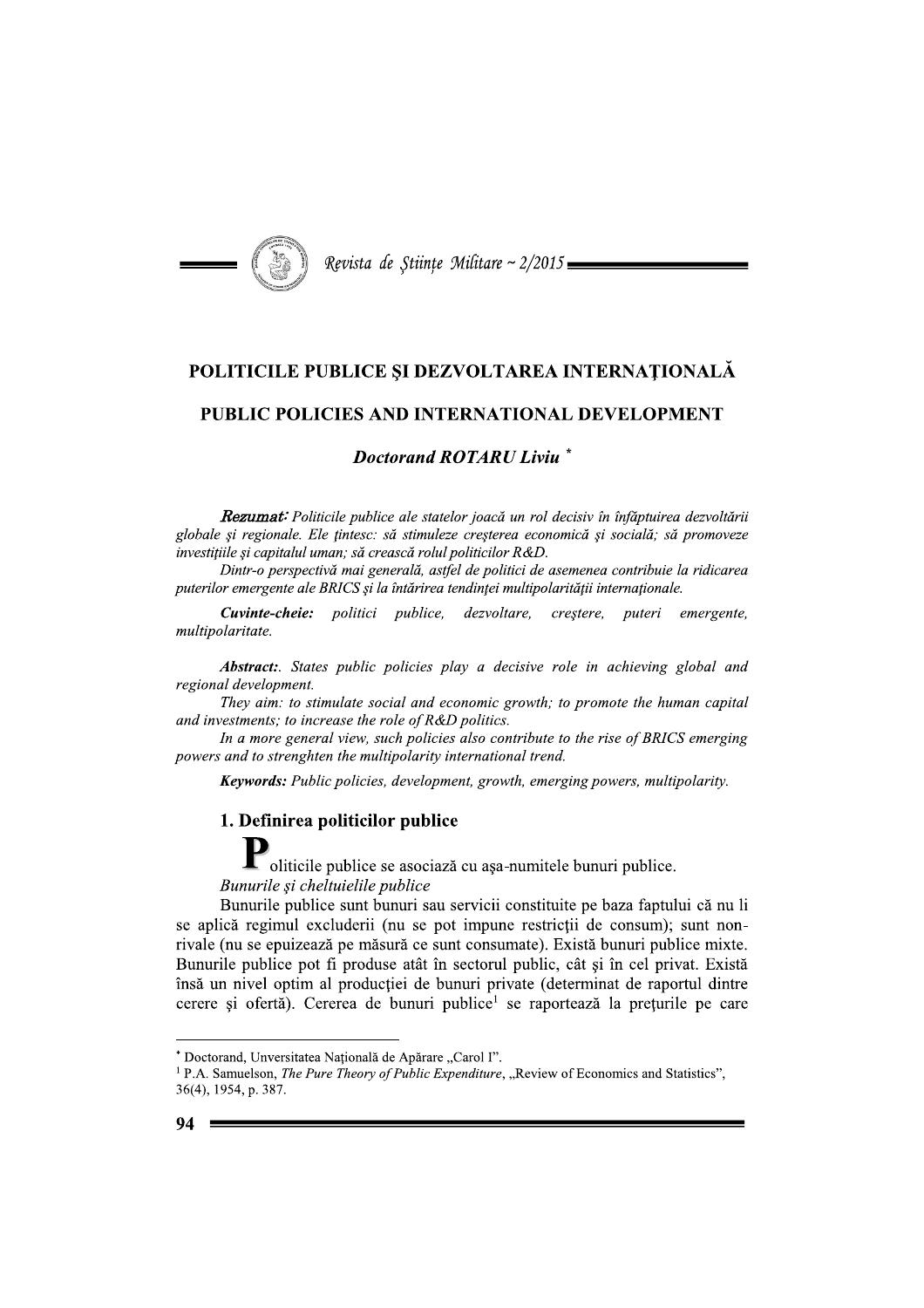= Revista de Stiințe Militare ~  $2/2015$ 

consumatorii lor sunt dispuși să le plătească. Costurile producției de bunuri publice se asigură prin: taxare, contribuții benevole, stabilirea de prețuri personalizate, metode mixte.

Apreciem că întreg consumul de bunuri publice este, în principiu, garantat de constitutiile statelor moderne: el se raportează și la **proprietatea publică**. Bunurile publice sunt instrumente ale satisfacerii unor nevoi și drepturi fundamentale ale colectivității. Menționăm că economistul american E. Ostrom a primit Premiul Nobel pentru lucrările sale asupra bunurilor publice (Gouvernance des biens communs, De Boeck, 2010). El a criticat dur conceptiile liberalilor radicali, adversari ai implicării statului în economie. Bunurile publice pot fi privatizate partial, cu mare atentie, sau mai corect ar fi să se promoveze strategii de cooperare stat (administrație centrală și locală) – antreprenor privat.

Transporturile, sistemele de sănătate și învătământ, apărarea natională și ordinea publică, asigurarea legalității, bunurile culturale, celelalte structuri ale vietii sociale nu pot fi privatizate decât cu riscuri imense. Proprietatea privată si proprietatea publică se cer protejate în egală măsură. În principiu, statul are obligatia de a adopta măsuri de dezvoltare economică, de protectie socială și de asigurare a unui trai decent<sup>2</sup>. Bunurile publice globale ar fi mediul, securitatea internatională, drepturile omului.

În teorie, bunurile publice și cele private trebuie să se completeze reciproc. În practică, statul neoliberal are tendința de a privatiza cât mai mult din bunurile publice. Dar si acest stat trebuie să respecte transparenta si responsabilitatea, exigentele bunei guvernări și să fie receptiv la semnalele adresate de societatea civilă și de opinia publică. Guvernul central are responsabilitatea stabilității macroeconomice și monetare și redistribuirii interpersonale și interregionale a veniturilor la nivel național. Guvernul se plasează în centrul administrației centrale, având un rol exceptional în sistemul instituțiilor de stat (legislative, juridice, executive). Tratatul fiscal din UE, intrat în funcțiune din 2013, impune ca deficitele administrațiilor publice să nu depășească 3% din PIB, iar datoria publică 60% din PIB.

Guvernele au în responsabilitate: elaborarea, aprobarea, executarea și încheierea bugetelor de venituri și cheltuieli publice; echilibrarea diferitelor categorii de bugete; organizarea și efectuarea controlului financiar preventiv; probleme ale datoriei publice; planificare și prognoză financiară; politica financiară promovată de stat: metodele de determinare a eficientei (rentabilității) și eficacității (randamentul) cu care sunt utilizate fondurile publice<sup>3</sup>.

95

<sup>&</sup>lt;sup>2</sup> C.I. Popa, Aspecte economice ale guvernării descentralizate, www.ispri.ro 2013, p. 79.

<sup>&</sup>lt;sup>3</sup> Conf. dr. F. Macarie, *Finante și bugete publice*, www.spiruharet.ro, p. 7.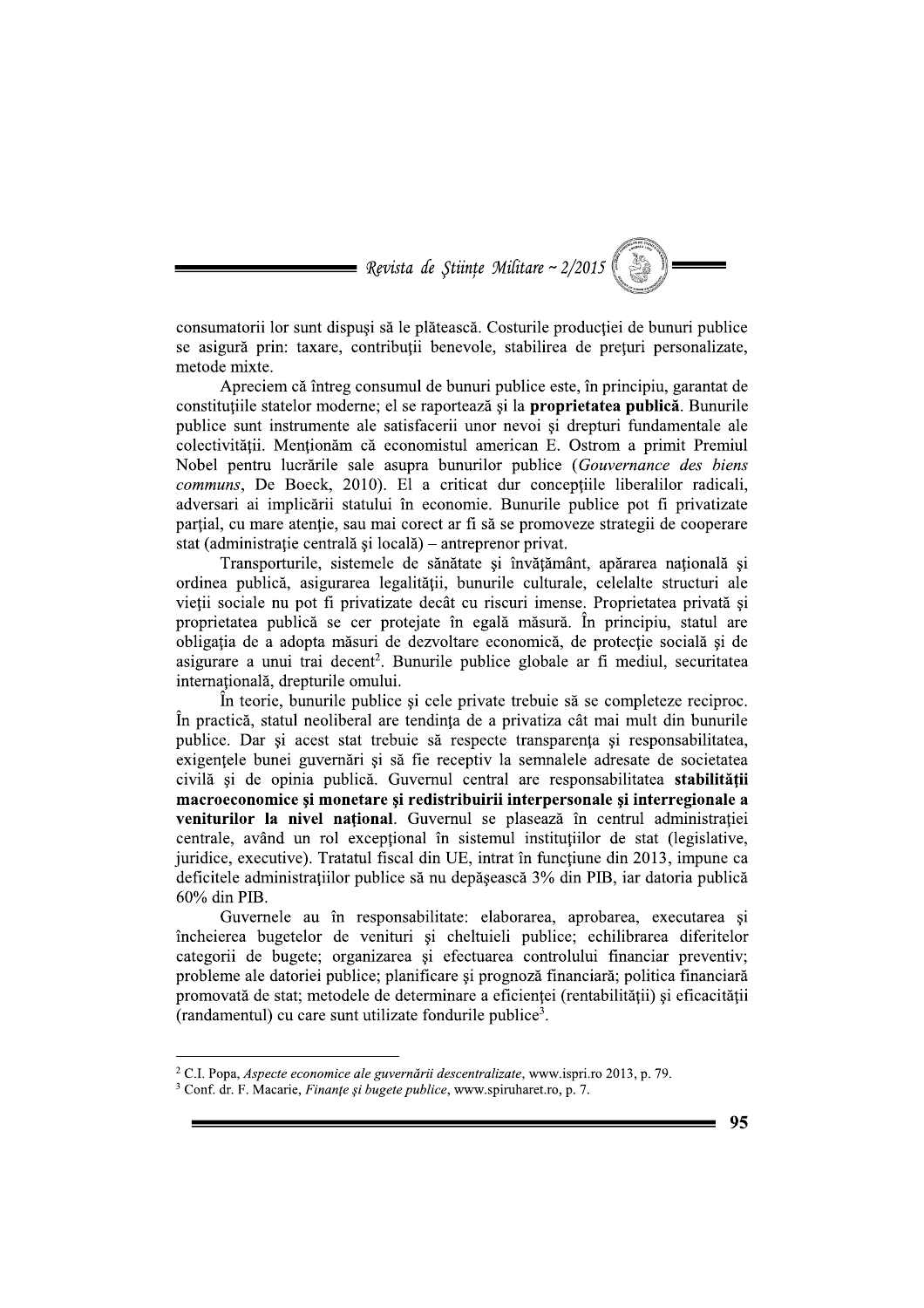## Revista de Stiințe Militare ~ 2/2015

Guvernele constituie fonduri pentru satisfacerea nevoilor generale ale societății. Relațiile financiare clasice sunt transferuri de resurse bănești fără echivalent si nerambursabile, reflectate în bugetul de stat, bugetul asigurărilor de stat, bugetele publice, fonduri extrabugetare și bugete locale.

Finantele publice au functii de repartitie si control. Fondurile publice se constituie prin impozite, taxe, contribuții de asigurări sociale (CAS), amenzi, penalități, redevențe, împrumuturi de stat, dobânzi, donații etc. La formarea acestor fonduri participă sectorul public, cel privat, cel mixt, populația etc.

Distribuirea fondurilor de resurse financiare se realizează în beneficiul unor persoane fizice sau juridice. Cheltuielile publice se dimensionează pe destinații: învățământ, sănătate, cultură, asigurări sociale, protecție socială, ordine publică, apărare, acțiuni economice, datoria publică etc. "Procesul de distribuire a acestor resurse are un caracter subjectiv deoarece depinde de capacitatea factorilor de răspundere de a percepe corect nevoile sociale la un moment dat, depinde de gradul de dezvoltare economică și socială a tării și mai depinde de politica promovată de partidele politice aflate la putere"<sup>4</sup>.

Mărimea fondurilor publice depinde de: volumul PIB; rata acumulării sau a consumului; raportul dintre consumul individual și cel social; regimul amortizării capitalului fix. Proveniența fondurilor evoluează în funcție de: politica promovată de stat; raportul dintre resursele interne și externe; gradul de dezvoltare a sectoarelor sociale. Pe de altă parte, destinația fondurilor suferă modificări în functie de: dirijarea către obiective și actiuni economice, social-culturale, de apărare; proportia repartizării fondurilor pe ramuri și pe sectoare ale economiei naționale, pe membrii societății, pe zone geografice și localități.

Funcția de control a finanțelor publice se realizează în mod diferit, pe sectoare de activitate ale statului. Funcția respectivă se referă atât la funcția de repartiție, cât și la modul de utilizare a resurselor. Consumul final al instituțiilor publice reunește toate cheltuielile aparatului de stat și structurilor conexe, centrale și locale.

In viziunea ONU, cheltuielile publice sunt: din punct de vedere functional cheltuieli pentru servicii publice generale; apărare; educație; sănătate; securitate socială; locuințe și servicii comunale; recreație, cultură și religie; acțiuni economice; alte cheltuieli; din punct de vedere economic – cheltuieli de consum final: dobânzi, subvenții etc.; formarea de capital: investiții, stocuri materiale etc.; achizitii de terenuri si active necorporale; transferuri de capital.

În mod evident, cheltuielile publice pot creste din multiple cauze: din motive demografice (cresterea populatiei, îmbătrânirea ei, sănătate, pensii); factori de

 $4$  Idem, p. 10.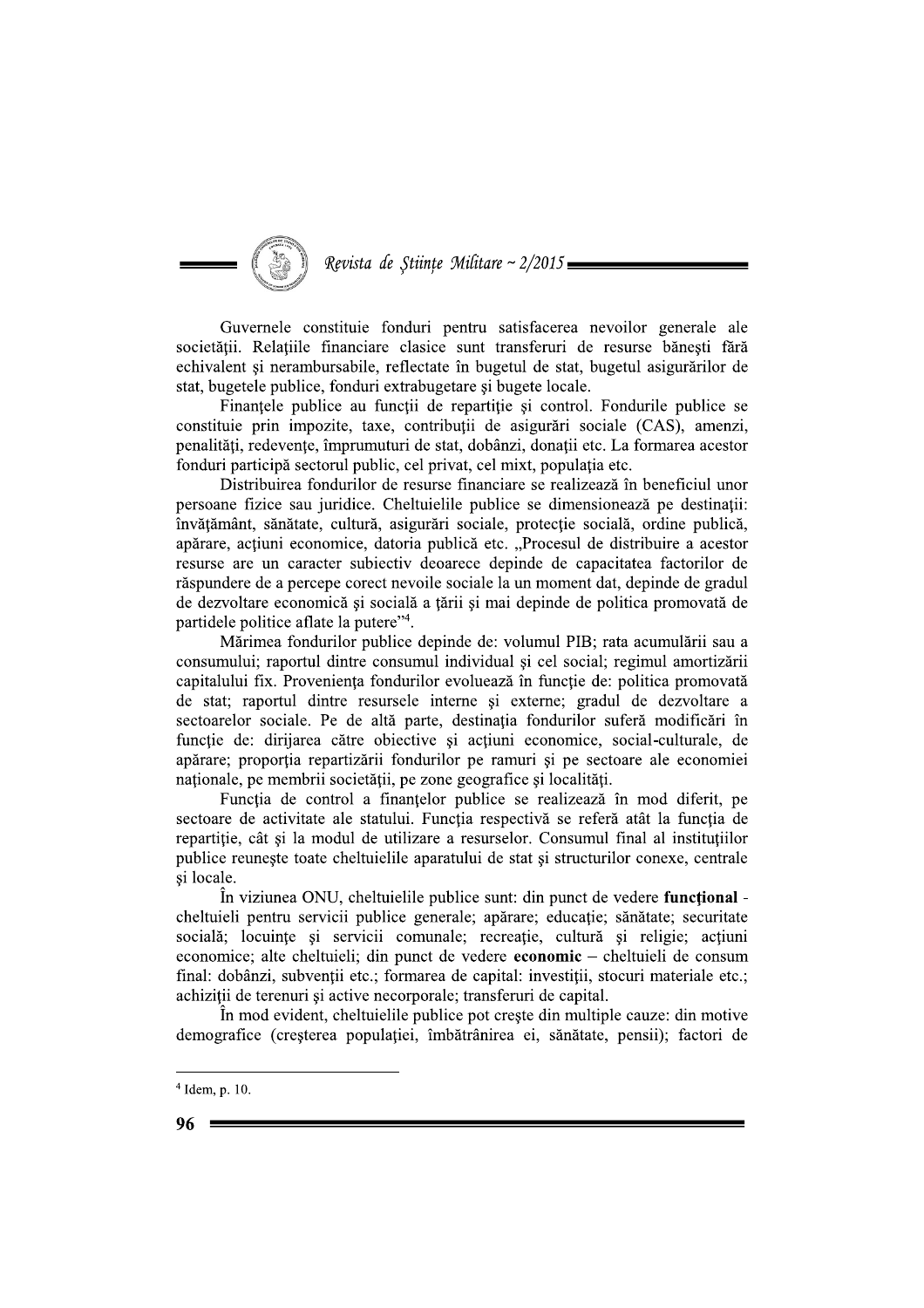= Revista de Stiințe Militare ~  $2/2015$ 

modernizare economică; factori sociali (asistența socială); factori de apărare și ordine publică; promovarea de diferite politici publice etc. Eficiența cheltuielilor publice înseamnă a face raportul între efortul financiar depus de stat si efectele comensurabile sau estimative obținute. Optimul social se obține dacă: se ajunge la rezultate notabile, cu cheltuieli reduse, dacă se modernizează serviciile publice; maximizarea utilității la consumator (cel mai mic cost de utilizare); fiscalitate mai redusă; prețuri accesibile pentru consumatori; creșterea satisfacției consumatorului de bunuri publice. Se efectuează analizele costuri-avantaje și costuri-eficacitate. Și în cazul bunurilor publice se lucrează cu indicatori de efect (marfă, valoare adăugată, profit, încasări din export) și de efort (investiții, costuri de producție, mărimea importurilor, timpul de muncă utilizat).

### Politicile publice  $(p.p.)$

După cum se cunoaște, politica publică este o rețea de decizii aplicate de instituțiile de profil care au obiective, mijloace și resurse guvernamentale. Aceste politici publice pot defini: domenii de activitate (economice, sociale, culturale, educaționale, de mediu etc.); programe guvernamentale, strategii, doctrine; rezultate obtinute în procesele de implementare<sup>5</sup> a lor etc.

Politicile publice sunt implementate de structurile puterii, structuri prevăzute cu autoritate legislativă, politică și financiară. Ele încearcă să răspundă unei nevoi/probleme concrete a societății, fiind orientate spre un scop: atingerea unui set de objective bine delimitate. De asemenea, politica publică este o abordare/strategie integrată. Politica publică este realizată de un actor/un grup de actori. Ea trebuie să includă motivarea acțiunii/non-acțiunii. În egală măsură, politica publică este o decizie asumată și un proces analitic (de soluționare a unei probleme), dar și unul politic. Diferiții autori au abordat în studiile lor una sau alta dintre aceste perspective<sup>6</sup>. Policy making înseamnă apelul la raționalitate în scopul realizării cerințelor publice. Se cere definirea corectă a problemei, identificarea și analiza unui set de solutii, selectarea alternativei corecte.

Ca tehnici de analiză se pot folosi: analiza cost-beneficiu, analiza costeficacitate, programarea lineară etc. Dezvoltarea funcției publice se integrează în rationalitatea acesteia<sup>7</sup>. Foarte importantă este măsurarea performantelor politicilor publice.

<sup>&</sup>lt;sup>5</sup> M. Profiroiu, E. Iorga, Manual de politici publice, Editura Economică, București 2009, pp. 14-15. Vezi și A. Miroiu, *Introducere în politicile publice*, Editura Trei, București, 2000.

<sup>&</sup>lt;sup>6</sup> Edward.T. Jennings Jr., Martin School of Public Policy and Administration, University of Kentucky, Best practices in public adminstration. How do we know them? How can we use them? Nr. 9/2007, p. 73 si urm.

<sup>&</sup>lt;sup>7</sup> D. Stone, *Policy Paradox: The Art of Political Decision Making*, Revised Edition, 2002, p. 17.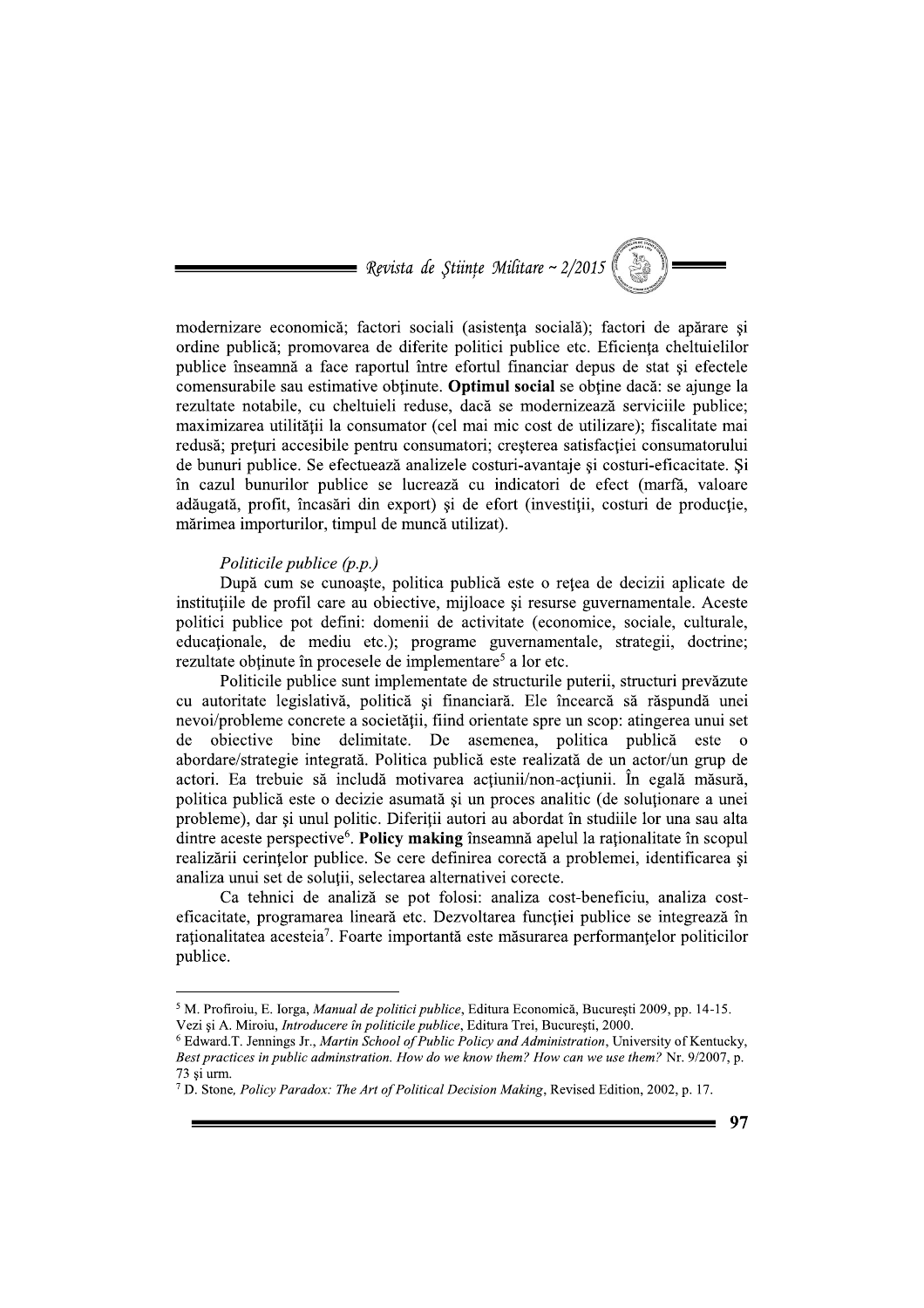

Revista de Științe Militare ~ 2/2015:

### 2. Analiza politicilor publice

Studiul politicilor publice diferă de cercetarea academică traditională prin aceea că este o abordare aplicată, orientată. Cercetarea politicilor publice implică conceperea si elaborarea de solutii pentru problemele societății. Asemenea politici se evaluează în raport cu: planificarea lor; eficiența probată în practica socialadministrativă, economică<sup>8</sup> etc. D. Lasswell subliniază caracteristici ale policy science, de felul interdisciplinarității, orientarea spre soluționarea problemelor, normativitatea<sup>9</sup>.

Analiza politicii publice (p.p.) se centrează pe: analiza modului în care e determinată p.p.; studierea conținutului ei; monitorizarea și evaluarea p.p. se directionează spre metodele de influențare a agendei publice. Analiza p.p. înseamnă cercetarea practicilor si normelor elaborate de actorii publici. Practicile politicilor publice sunt moduri de intervenție, reglementări, prestări de servicii. Practicile se raportează la finalități, alegeri de valoare.

De multe ori, politicile publice sunt destinate promovării valorilor general acceptate social (libertate, egalitate, bunăstare), sau corectarea imperfectiunilor pieței libere. Politicile publice, producând bunuri publice, impun diferite costuri: costuri de renunțare, costuri de oportunitate (bunuri și servicii ce ar fi putut fi produse cu resursele prelevate de autoritatea publică).

### 3. Tipologia politicilor publice

Pentru analizarea p.p. se recurge la mai multe clasificări de felul: după criterii formale sau instituționale (naționale, locale, interguvernamentale), sau după grupul social țintă. Îndeobște, acțiunea publică se clasifică în raport cu teoria schimbării care o structurează. T. Lowi<sup>10</sup> și alți specialiști clasifică p.p. după natura coerciției ce o promovează între stat și destinatarii acesteia. Astfel, există coerciție directă sau indirectă, cu modificarea comportamentului sau a mediului social. Ca urmare, se disting politici publice de reglementare (prin norme autoritare), care pot fi protective si competitive.

Politicile competitive<sup>11</sup> limitează furnizarea de bunuri și servicii la un număr de beneficiari ce se concurează între ei (limitarea accesului liber la anumite

<sup>&</sup>lt;sup>8</sup> M. Giandomenico, *Evidence*, argument and persuasion in the policy process, New Haven, Yale University Press, 1989, p. 20

<sup>&</sup>lt;sup>9</sup> D. Lasswell, Problem Orientation for the Policy Sciences, vol. 2, 2008, p. 8; The Policy Orientation, 2012, p. 15.

<sup>&</sup>lt;sup>10</sup> T. Lowi, American Business Public Policy Case Studies and Political Theory, "World Politics", 16 iulie 1964, pp. 667-715.

<sup>&</sup>lt;sup>11</sup> R. Ripley, G. Franklin, *Congress, Bureaucracy and Public Policy*, Pacific Grove, Calif: Brooks-Cole, 1991, pp. 60-71.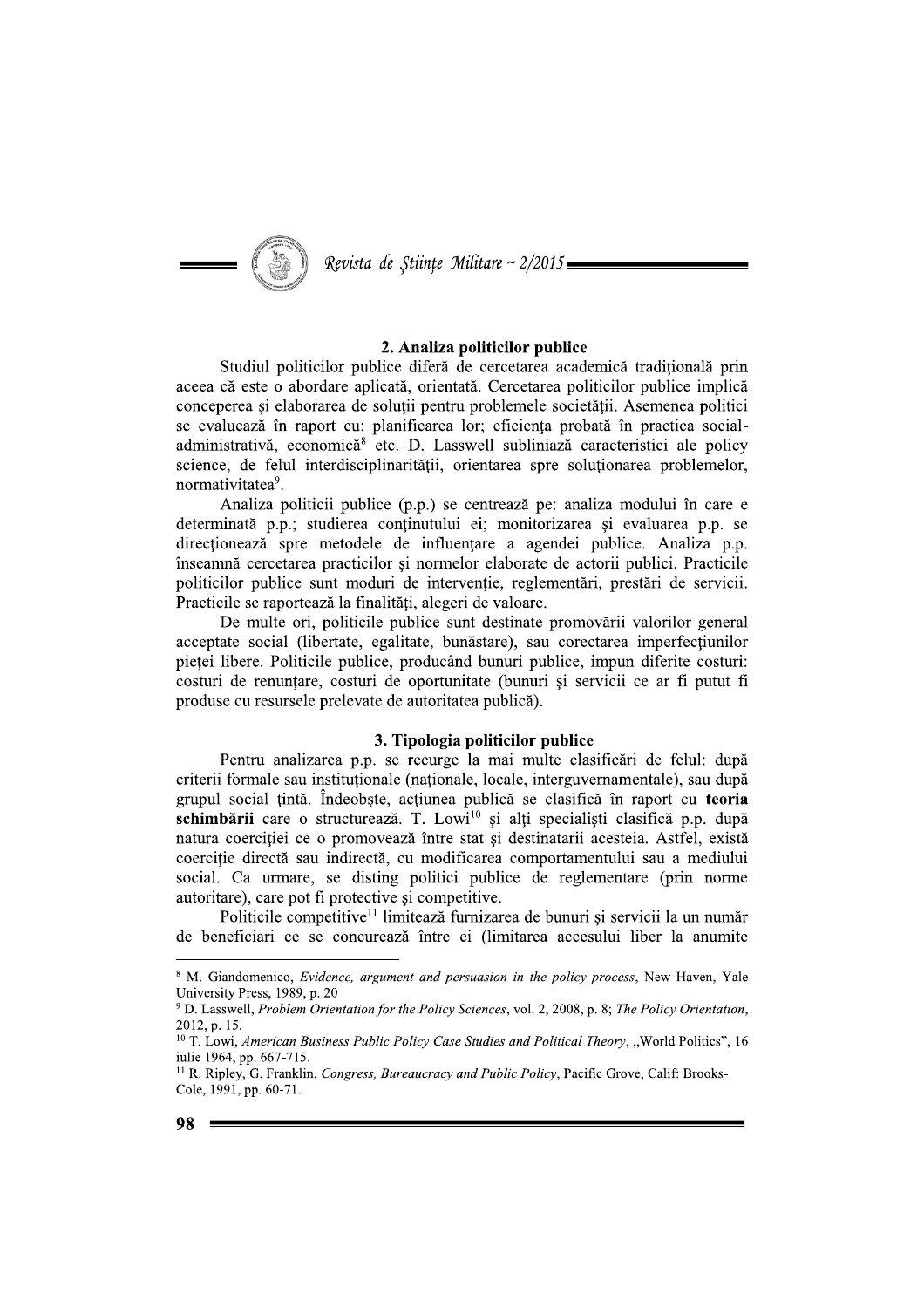

profesii). Politicile de reglementare protective protejează publicul de efectele negative ale activităților private (de exemplu poluarea). Politicile distributive urmăresc să modifice alocarea bunăstării, proprietate, drepturile personale și civile (asigurările sociale, de exemplu). Politicile constitutive înseamnă că actiunea publică stabileste reguli privind puterea.

#### Autorii politicilor publice

În procesul politicilor publice sunt implicați actori din sferele politicului. socialului și din structurile de stat<sup>12</sup>. Sunt actori politici din sistemul politicoadministrativ (guvernul, înalții funcționari, parlamentul, grupurile de interese, universitarii, cercetătorii și consultanții, mediile de comunicare în masă, partidele politice si opinia publică).

Pe de altă parte, considerăm că actorii politici pot fi grupati pe categorii: oficialii alesi (membri ai executivului si legislativului, rolul acestora din urmă fiind însă mult mai redus), oficialii numiti în functie (functionarii), grupurile de interese, grupurile de cercetători și mass-media. Primele două categorii apartin statului, iar celelalte trei, societății<sup>13</sup>. Rolul guvernului este esențial, el intervenind în toate etapele ciclului politicilor (elaborarea, implementarea, evaluarea). În sistemele parlamentare, guvernele au nevoie de o majoritate confortabilă în cadrul parlamentului pentru ca politicile lor să fie aprobate. În regimurile prezidențiale, executivul are sarcina dificilă de a convinge parlamentul (în SUA). Guvernul conduce însă și organele administratiei publice. Legislativul detine un rol secundar, dar poate aduce amendamente projectelor de legi și finanțării implementării acestora.

Funcționarii, mai ales cei de rang înalt, formează un pion important al procesului politicilor publice datorită complexității problemelor de guvernare. Se apelează la expertiza funcționarilor pentru a se transpune în practică propriile opțiuni în ceea ce privește politicile publice. Grupurile de interese<sup>14</sup> reprezintă principalul mijloc de reprezentare a opiniilor publicului și de prezentare a acestora, într-un mod organizat, în fața autorităților guvernamentale. În schimb, partidele politice încearcă să acapareze puterea guvernamentală pentru propriul interes si

<sup>&</sup>lt;sup>12</sup> M. Howlett, M. Ramesh, Studiul politicilor publice: Cicluri și subsisteme ale politicilor, Editura Epigraf, Chișinău, 2004, p. 63.

 $^{13}$  Pentru mai multe detalii, se poate vedea R. Howlett, M. Ramesh, *op. cit*, pp. 65-72.

<sup>&</sup>lt;sup>14</sup> Grupurile de interese sunt grupuri organizate de cetățeni, unul din scopurile lor fiind acela de a se asigura să statul urmează anumite politici. Ele pot reprezenta interese de afaceri, industriale, organizatii muncitoresti, sindicatele, asociatiile profesionale, interesele consumatorilor sau de protectie a mediului.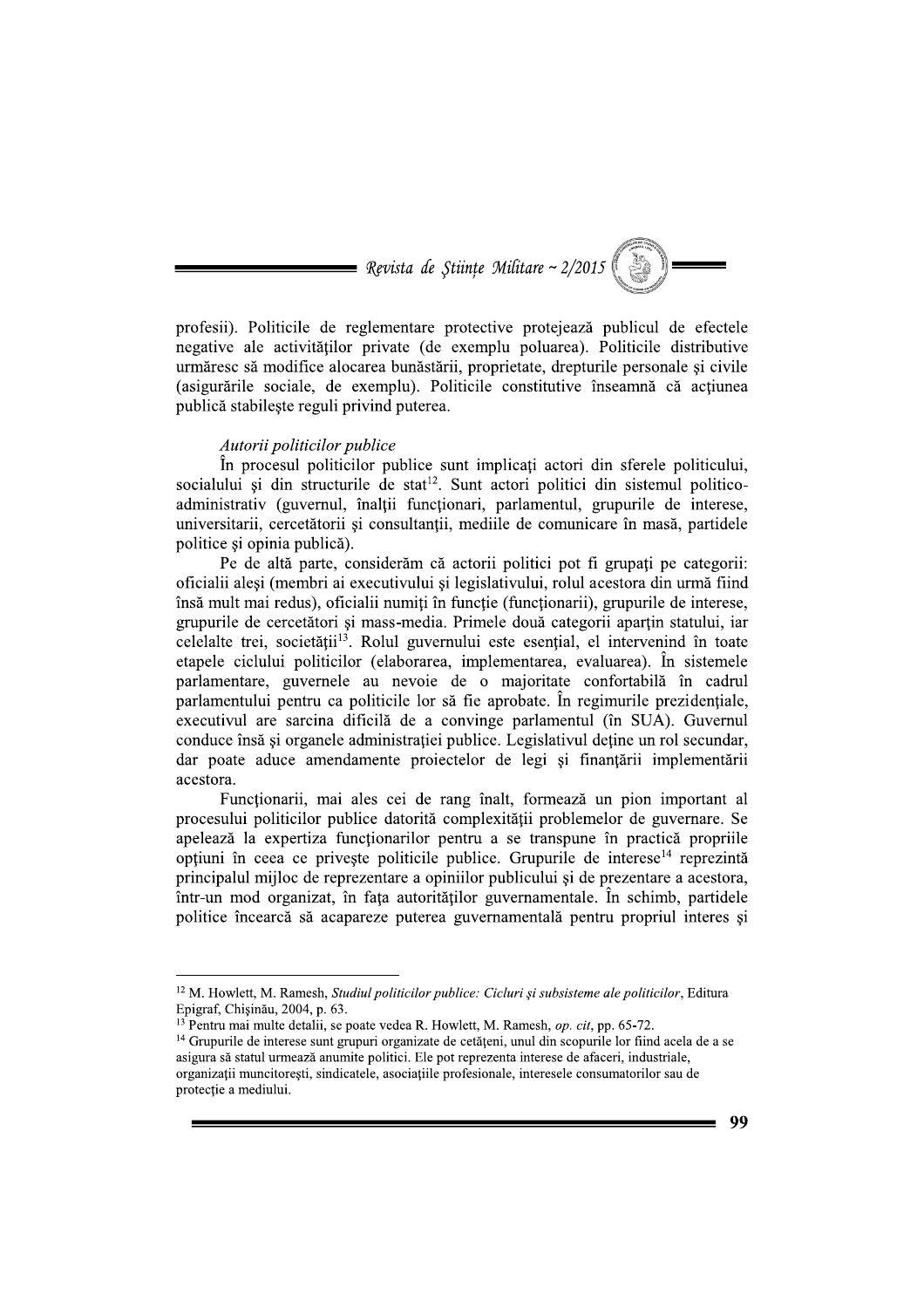

## Revista de Stiințe Militare ~ 2/2015

trebuie să facă numeroase compromisuri în ceea ce privește programele publice promovate pentru a beneficia de un număr cât mai mare de susținători.

Revenind la grupurile de interese, mentionăm că pluralismul reprezintă sistemul prin care toate interesele se organizează și se află în competiție liberă. Guvernul este supus presiunilor acestor grupuri de interese, politica, de fapt, constând în această competiție între grupurile de interese. În același timp, corporatismul defineste acel sistem în care toate interesele sunt organizate și în care guvernul negociază cu toate interesele afectate<sup>15</sup>.

Grupurile de universitari, cercetători și consultanți reprezintă persoane ce activează în cadrul universităților, institutelor de cercetare, firmelor de consultanță și organismelor de tip think-tank. Respectivele persoane alcătuiesc grupări independente, angajate în studii interdisciplinare, menite să influențeze politicile publice. Este vorba despre formularea de alternative, mai mult decât de stabilirea agendei guvernamentale.

Pe de altă parte, mass-media poate juca rolul de amplificator al problemelor publice sau al unor soluții promovate de anumite grupuri de interese sau structuri de think-tank. Mass-media poate mobiliza alegătorii care pot acționa prin intermediul reprezentanților lor, oamenii politici aleși care țin cont de opinia publică atunci când își formulează politicile. Totuși, opinia publică deține o influență vagă și difuză asupra agendei guvernamentale

Partidele politice au un rol deosebit asupra politicii publice prin intermediul membrilor lor care se află în aparatul executiv și legislativ. Totusi, doctrina politică si ideologia pot influenta într-o mare măsură optiunea membrilor partidelor pentru anumite genuri de politici. În condiții de criză social-economică, pragmatismul politic impune îndepărtarea de multe doctrine de partid.

#### Concluzii

Procesul de realizare a politicilor publice se etapizează în mai multe variante. Definirea problemelor și înscrierea lor pe agenda publică se materializează prin cumularea problemelor percepute de membrii societății cu cele de pe agenda instituțională (a factorilor de decizie) și cu cele de pe agenda media. Agenda publică începe cu trecerea problemelor din agenda sistemică în agenda instituțională. Desigur, inițial se definesc problemele și se formulează cererile. Pe agendă se înscriu doar problemele care au propuneri de răspuns<sup>16</sup>.

<sup>&</sup>lt;sup>15</sup> W.P. Shively, Power Choice, An Introduction to Political Science, McGraw-Hill, 1987, pp. 237-238.

<sup>&</sup>lt;sup>16</sup> R. Cobb, J.K. Ross, M.H. Ross, Agenda Building as a comparative Political Process, "America Political Science Review", 70 (1976), p. 127.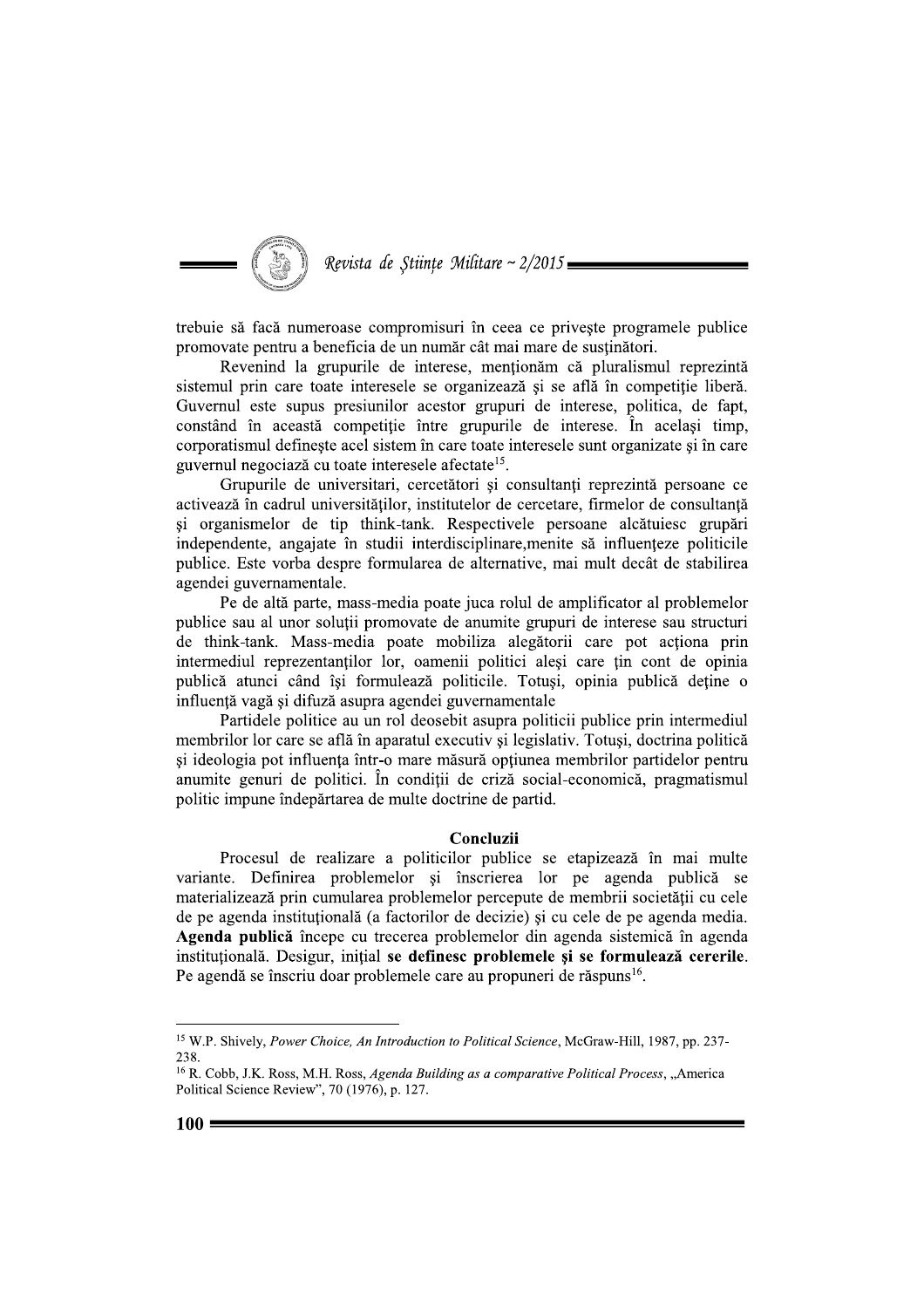= Revista de Stiințe Militare ~  $2/2015$ 

Problemele publice sunt nevoi umane care nu pot fi satisfăcute prin intermediul pietei. Multe dintre aceste probleme sunt controversate, devenind o miză. Miza este deci orice problemă în jurul căreia se initiază o dezbatere, o controversă ce face obiectul unor valori contrastante. Nu toate problemele publice devin mize. Implementarea unei politici publice este un proces complex. "Tipul de răspuns (al decidentului) va depinde de natura mizei: caracterul mai mult sau mai puțin stringent al problemei, complexitatea sa, noutatea sa, gradul său de formalizare, difuzia sa, intensitatea opoziției pe care o suscită. Trebuie să ținem însă cont și de context, de apariția așa-numitelor ferestre de oportunitate care se pot deschide în funcție de evoluția conjuncturii politice; alternanța politică permite ca anumite probleme care au fost anterior refuzate să fie înscrise în agendă într-un alt moment; punerea pe agendă depinde deci și de curentul politic, care rezultă din contextul politic"<sup>17</sup>.

Luarea deciziei este procesul prin care se realizează o alegere între doua sau mai multe posibilități de actiune alternative care pot conduce la îndeplinirea aceluiasi objectiv. Herbert A. Simon<sup>18</sup> aprecia că "elaborarea deciziei este sinonimă cu întregul proces managerial". În optica noastră, functiile managementului reprezintă serii de decizii înlănțuite. Etapele generale ale procesului sunt: definirea problemei; identificarea alternativelor posibile de acțiune; evaluarea alternativelor; selectarea alternativei. Se consideră că un proces decizional se compune din activități și actori reuniți în faza de formulare și cea de legitimizare.

Implementarea politicilor publice<sup>19</sup> poate fi influențată negativ de: numărul mare de participanti la proces, fiecare având o perspectivă diferite asupra problemei și un nivel diferit de implicare în rezolvarea ei; diversificarea scopurilor; ambiguitatea scopului inițial; obiectivul nu a fost considerat ca fiind prioritar; lipsa de resurse pentru a-l îndeplini; conflicte între participanți importanți; circumstanțele s-au schimbat și atenția a fost îndreptată spre alte probleme, aparent mai importante.

Între instrumentele administrative folosite în implementarea politicilor publice se remarcă: instrumentele voluntare (cu costuri mai reduse); instrumentele obligatorii (reglementări, întreprinderi publice, furnizarea directă de bunuri și servicii de către administratie). Instrumentele mixte contin măsuri voluntare și obligatorii. Deosebit de importantă este coordonarea politicilor publice. Implementarea lor este oricum abordată din perspectivele de politică administrativă și managerială. Contează mai

 $17$  M. Porfiroiu, E. Iorga, op. cit., p. 53.

<sup>&</sup>lt;sup>18</sup> H.A. Simon, *The New Science of Management Decision*, Englewood Cliffs, Prentice Hall NJ, 1977, p. 23.

<sup>&</sup>lt;sup>19</sup> M. Potucek, L. Vass, Dimensions of Public Policy: Values, Processes, Implementation and Results, "Public Policy CEE: Theories, Methods, Practices", NISPAcee, 2003, p. 67.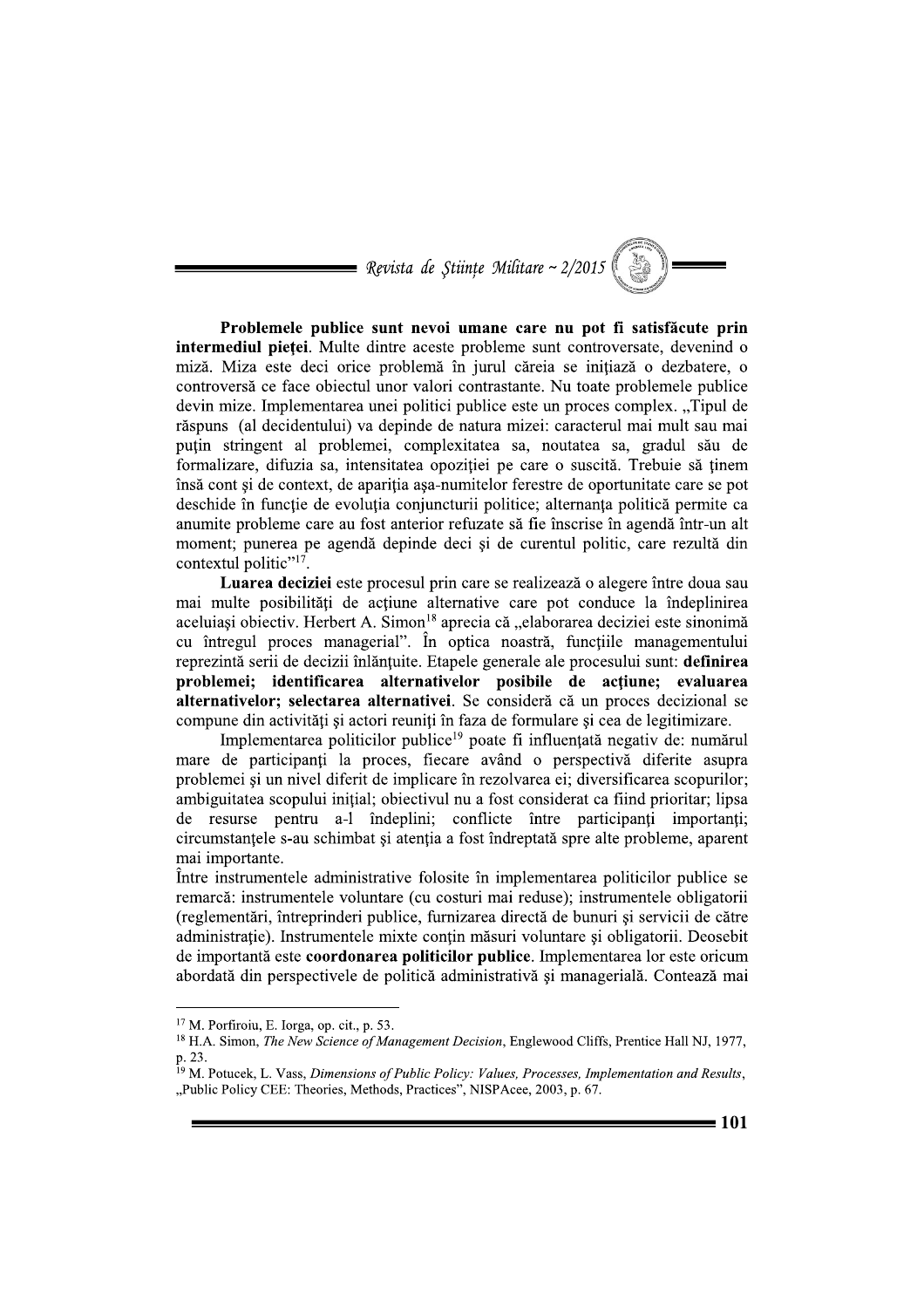

ales capacitatea administrativă. În principiu, capacitatea administrativă înseamnă ansamblul resurselor materiale, umane și instituționale de care dispune o unitate administrativ-teritorială și activitățile desfăsurate de aceasta. Administratia este autorizată formal, ordonată și organizată pentru coordonarea activităților din sectorul public (si în mare parte privat). Capacitatea administrativă vizează funcționarea structurii ierarhice a personalului din serviciile publice. Ierarhia sistemului administrativ asigură un cadru pentru managementul și controlul acțiunilor autorităților publice. Principiile ierarhic și manageriale se completează reciproc. În administrațiile moderne, liniile ierarhice verticale interacționează cu cele orizontale (echipe interministeriale). Această situație s-a permanentizat în Franta. Trebuie dezvoltate capacitățile de management nou și acestea să fie înserate în ierarhia statului<sup>20</sup>.





- COBB R., ROSS J.K., ROSS M.H., Agenda Building as a comparative Political Process, "America Political Science Review", 70 (1976).
- GIANDOMENICO M., Evidence, argument and persuasion in the policy process, New Haven, Yale University Press, 1989.
- HOWLETT M., RAMESH M., Studiul politicilor publice: Cicluri și subsisteme ale politicilor, Editura Epigraf, Chișinău, 2004.

JENNINGS T. Edward. Jr., Martin School of Public Policy and Administration, University of Kentucky, Best practices in public adminstration. How do we know them? How can we use them? Nr. 9/2007.

- LASSWELL D., Problem Orientation for the Policy Sciences, vol. 2, 2008, p. 8; The Policy Orientation, 2012.
- LOWI T., American Business Public Policy Case Studies and Political Theory, "World Politics", 16 iulie 1964.
- MACARIE F., Finanțe și bugete publice, www.spiruharet.ro.
- POPA C.I., Aspecte economice ale guvernării descentralizate, www.ispri.ro 2013.
- PORFIROIU M., Relația dintre capacitatea administrativă și reforma administrației publice, www.ramp.ase.ro, 2007.

 $^{20}$  Dr. M. Porfiroiu, Relația dintre capacitatea administrativă și reforma administrației publice, www.ramp.ase.ro, 2007.